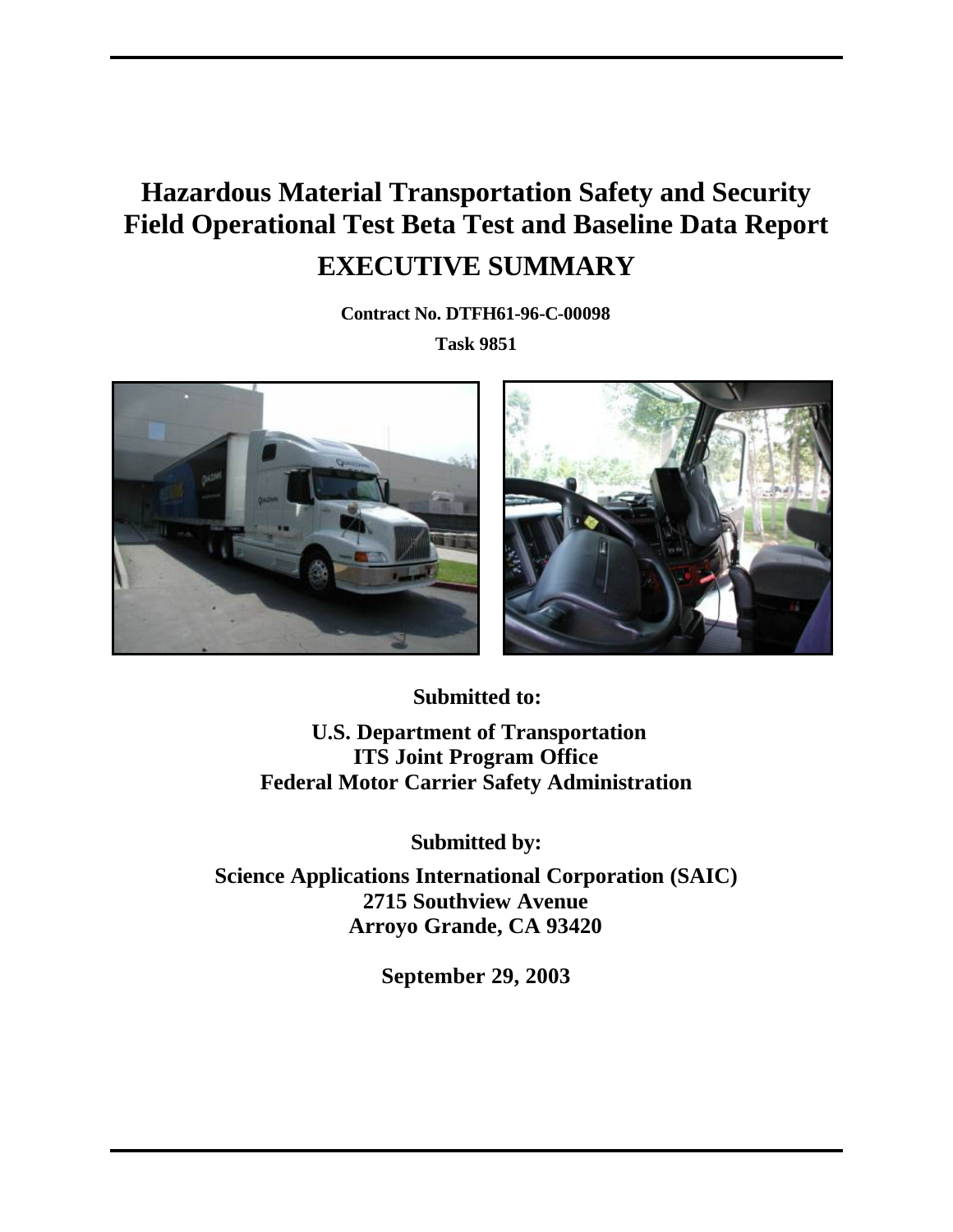## **QUALITY ASSURANCE STATEMENT**

The Federal Highway Administration provides high-quality information to serve Government, industry, and the public in a manner that promotes public understanding. Standards and policies are used to ensure and maximize the quality, objectivity, utility, and integrity of its information. FHWA periodically reviews quality issues and adjusts its programs and processes to ensure continuous quality improvement.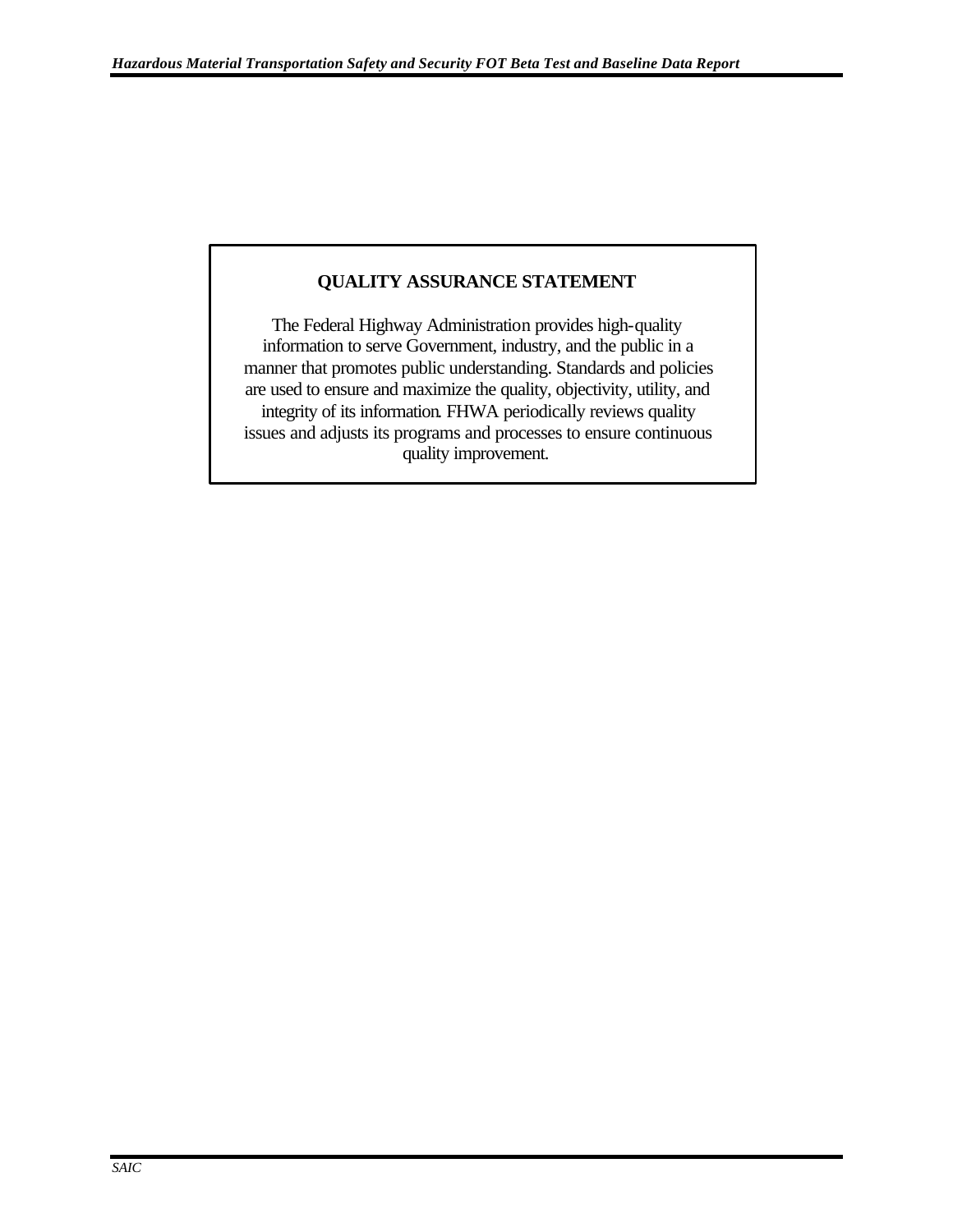# **EXECUTIVE SUMMARY**

#### **Beta Test and Baseline Data Collection Results Summary**

The Beta Test and Baseline Data Collection efforts ensured that the test technologies would successfully operate during the field operational test (FOT) in the designed scenario configurations. These efforts also ensured that FOT systems would successfully capture and deliver the test data streams to the Evaluation Team for subsequent analysis.

The initial technology demonstration conducted during May and June 2003 provided a preview of the selected test technologies to be deployed during the beta and subsequently during the FOT. In early June 2003, on-site meetings occurred at Qualcomm facilities in San Diego between the SAIC Evaluation Team, ATRI, and Qualcomm, where all parties agreed to the test data format, test data archiving, and delivery of test-generated data.

The beta test ran for a 5-day period from July  $14 - 18$ , 2003, at Qualcomm facilities in the San Diego, California and surrounding area. The Qualcomm technology truck was used as the prototype platform for the beta test. Members from the Operational Test Team and the Evaluation Team were onsite for portions or all the beta test week.

All of the test technologies performed successfully during the week-long test in San Diego. The beta test fulfilled the two primary criteria established for defining a successful beta test:

- Test technologies demonstrated the necessary functionality in simulated scenario conditions comprising the FOT.
- Generated test data streams witnessed during the week-long test proved the ability to deliver data to enable thorough Evaluation Team analysis throughout the duration of the field operational test. (It should be noted that the Evaluation Team and Operational Team members worked in close conjunction with Qualcomm in formatting the test data during the beta test week to determine which data elements were necessary to be included in actual test data collection.)

The beta testing was conducted primarily over a 4-day period, with a fifth day being devoted to preliminary data analysis and data formatting from July  $14 - 18$ , 2003. Each of the four testing days was based on a specifically designated scenario or sub-scenario configuration to capture a segment of the 16 total technologies to be deployed during the full scale FOT.

FOT participating motor carriers will provide the opportunity to collect comparative data to assess the individual test technology and technology suites. This data will lead to ROI and performance metric calculations to allow for various comparisons pre- and post-test. The Evaluation Team is collecting comprehensive qualitative information from FOT participants to identify their current processes and procedures. This action will help establish the baseline safety and security elements for this FOT and identify precise vulnerabilities applicable to each FOT participant's operational situation.

During the summer of 2003, eight of the nine FOT participant motor carriers were interviewed at either their operations terminal or corporate headquarters during the summer of 2003 to confirm